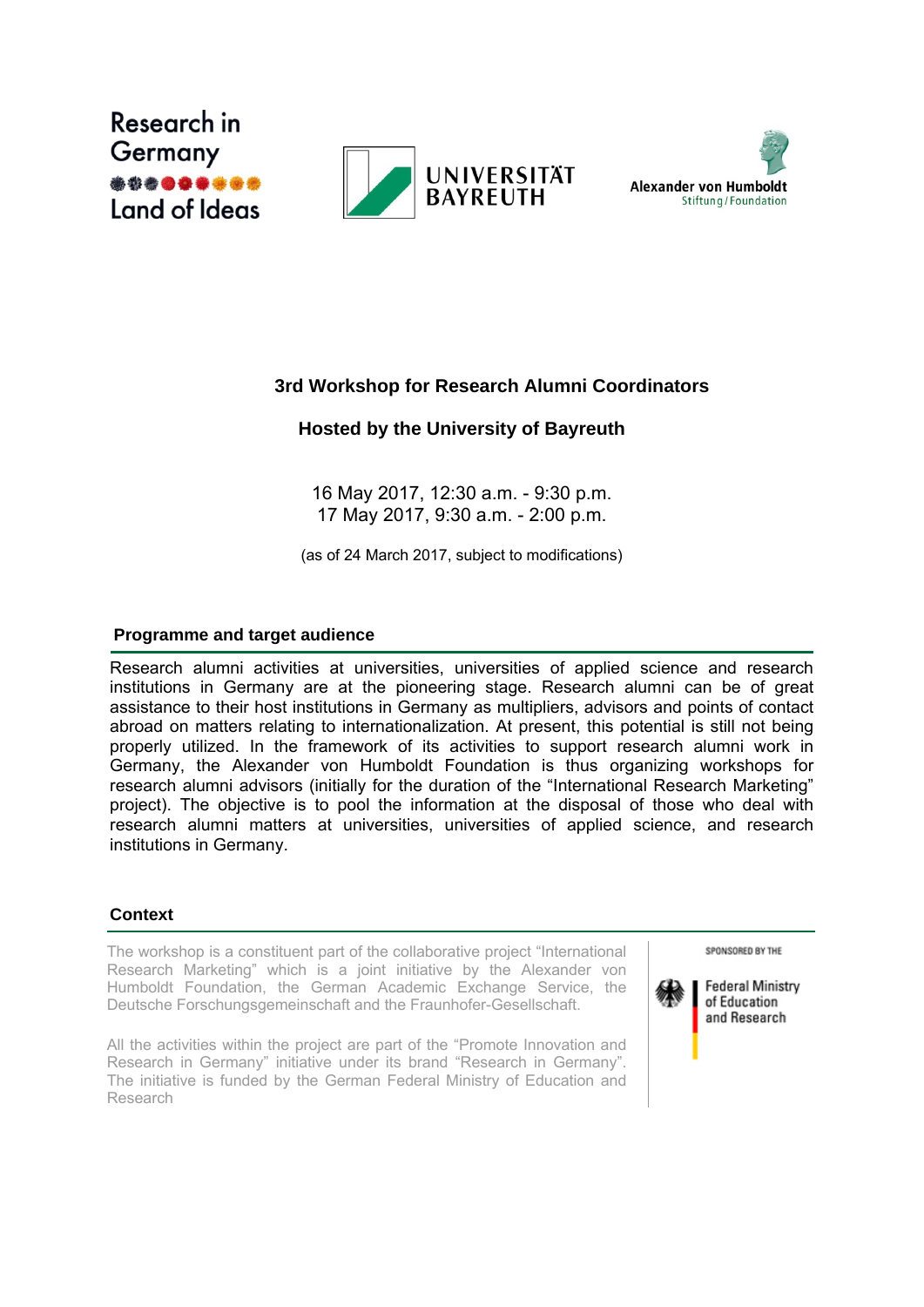

### **P R O G R A M M E "Research Alumni as Ambassadors, Partners, Friends and Patrons"**

## **Day 1, Tuesday, May 16, 2017**

Venue: University of Bayreuth

| 12:30 - 2:00 p.m.  | <b>Registration and afternoon snack</b>                                                                                                                                                                                                                                                                                                                                                                                                                                                                                                                           |
|--------------------|-------------------------------------------------------------------------------------------------------------------------------------------------------------------------------------------------------------------------------------------------------------------------------------------------------------------------------------------------------------------------------------------------------------------------------------------------------------------------------------------------------------------------------------------------------------------|
| $2:00 - 2:15$ p.m. | <b>Welcome Address</b>                                                                                                                                                                                                                                                                                                                                                                                                                                                                                                                                            |
|                    | Prof. Dr. Stefan Leible, President of the University of Bayreuth<br>Dr. Ulrike Albrecht, Head of Department Strategy and External<br>Relations, Alexander von Humboldt Foundation<br>Bettina Flegel, German Federal Ministry of Education and Research<br>(BMBF)                                                                                                                                                                                                                                                                                                  |
| $2:15 - 2:45$ p.m. | Research alumni as an integral part of international cooperation in<br>research, teaching, and networking                                                                                                                                                                                                                                                                                                                                                                                                                                                         |
|                    | Dr. Arnim Heinemann, Director of the International Office, University of<br><b>Bayreuth</b>                                                                                                                                                                                                                                                                                                                                                                                                                                                                       |
|                    | Research alumni activities are crucial to the<br>success of<br>internationalization. Research alumni play a key role in the<br>networking of partners, the development of new research fields,<br>and the recruitment of students and scholars. These instruments<br>can be used to efficiently develop a consistent and sustainable<br>internationalization strategy, especially for small and medium-<br>sized universities.                                                                                                                                    |
| $2:45 - 3:30$ p.m. | Towards European Research Alumni - university networks as a<br>platform for pan-European researchers                                                                                                                                                                                                                                                                                                                                                                                                                                                              |
|                    | Dr. Brian Cahill, Chairman of Marie Curie Alumni Association<br>Peter van der Hijden, Board member of the garagErasmus Foundation<br>Dr. Gisela Janetzke, former Secretary General of the Alexander von<br><b>Humboldt Foundation</b><br>Dr. Katja Lasch, Head of Department International Research Marketing<br>- K22, DAAD<br>Prof. Dr. Luciano Saso, President of UNICA, Sapienza University of<br>Rome<br>Prof. Dr. Jacek Witkoś, President of the SGROUP, Adam Mickiewicz<br>University of Poznań<br>Moderation: Dr. Arnim Heinemann, University of Bayreuth |
|                    | Committing international researchers to national or regional locations in<br>the long term is a major challenge given the specific characteristics of<br>the German higher education system's infrastructure. Strengthening<br>the identification with the nearby European Research Area might be<br>achieved via the concept of a "European Research Alumnus". But to<br>what extent can European university networks play a role in this and in<br>the support of national research alumni activities?                                                          |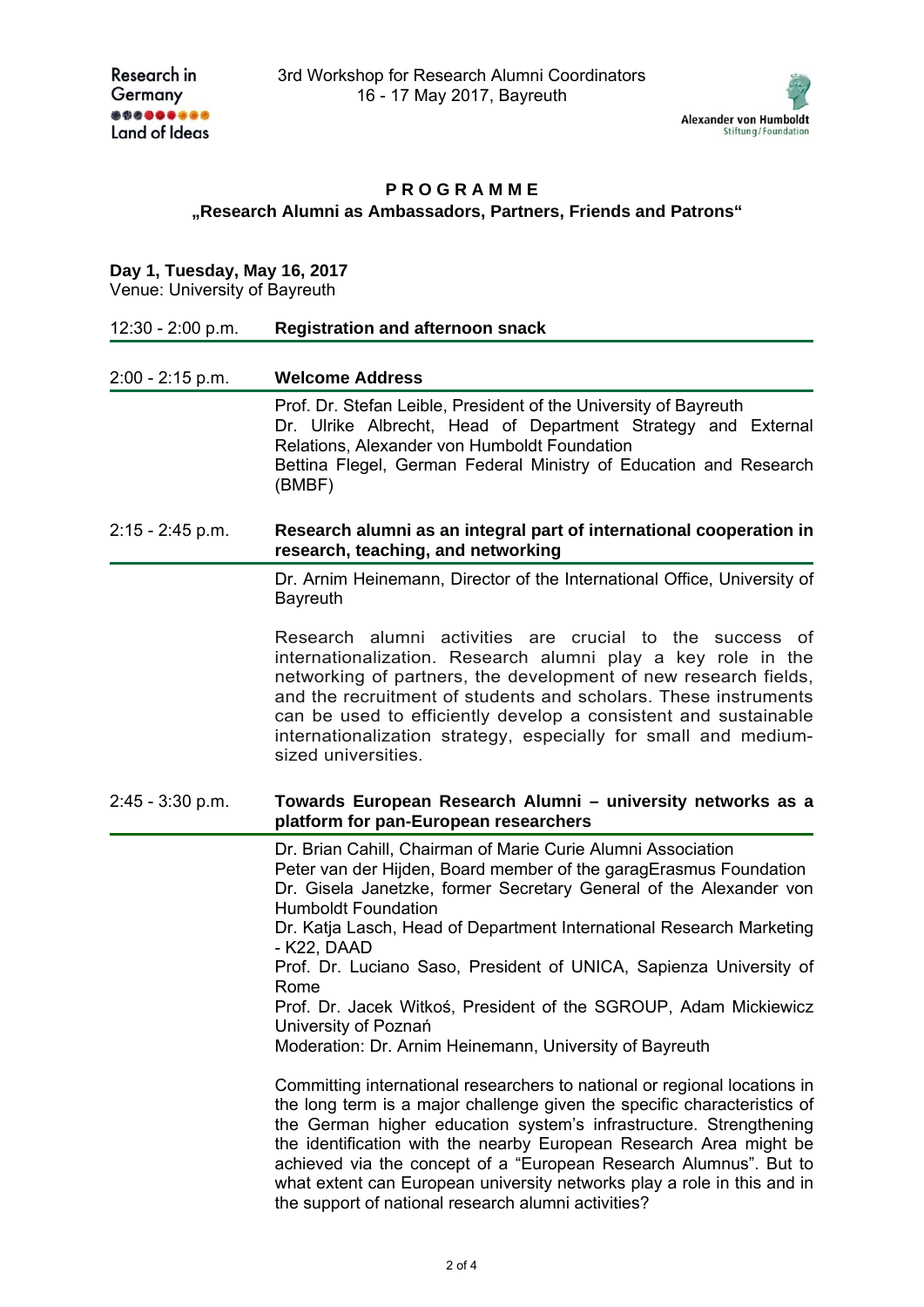| Research in<br>Germany<br>*********<br><b>Land of Ideas</b> | 3rd Workshop for Research Alumni Coordinators<br>16 - 17 May 2017, Bayreuth<br><b>Alexander von Humboldt</b><br>Stiftung/Foundation                                                                                                                                                                                                                                                                                                                                                                                                                                                                             |
|-------------------------------------------------------------|-----------------------------------------------------------------------------------------------------------------------------------------------------------------------------------------------------------------------------------------------------------------------------------------------------------------------------------------------------------------------------------------------------------------------------------------------------------------------------------------------------------------------------------------------------------------------------------------------------------------|
| $3:30 - 4:00 p.m.$                                          | <b>Coffee break</b>                                                                                                                                                                                                                                                                                                                                                                                                                                                                                                                                                                                             |
| $4:00 - 5:30$ p.m.                                          | Research alumni activities in practice: working groups                                                                                                                                                                                                                                                                                                                                                                                                                                                                                                                                                          |
|                                                             | Each working group will be chaired by a research alumni coordinator. A<br>panel of experts will be discussing at the same time.                                                                                                                                                                                                                                                                                                                                                                                                                                                                                 |
|                                                             | WG 1: Research alumni as sponsors: experience and methods in<br>Germany<br>Moderation: Sabine Höhl, University of Bonn; Christin Wannagat,<br><b>RWTH Aachen</b>                                                                                                                                                                                                                                                                                                                                                                                                                                                |
|                                                             | WG 2: The profile of research alumni advisors and the service<br>spectrum of international alumni activities at higher education<br><b>institutions</b>                                                                                                                                                                                                                                                                                                                                                                                                                                                         |
|                                                             | University of<br>Moderation:<br>Susanne<br>Mahler,<br>Silke<br>Konstanz;<br>Rodenberg, Heidelberg University                                                                                                                                                                                                                                                                                                                                                                                                                                                                                                    |
|                                                             | WG 3: The UBT Alumni Network ("Global Bayreuth Identity") and<br>other best practice examples of international alumni network<br>activities                                                                                                                                                                                                                                                                                                                                                                                                                                                                     |
|                                                             | Moderation: Thorsten Parchent, University of Bayreuth, Frank<br>Hasenstab, University of Cologne; Dr. Julia von Mendel, Technical<br>University of Munich                                                                                                                                                                                                                                                                                                                                                                                                                                                       |
|                                                             | WG 4: Research alumni as ambassadors and partners in Career<br><b>Development</b><br>Moderation: Prof. Dr. Alexandra Hughes, Deputy Vice-Chancellor<br>Global Engagement, University of Westminster                                                                                                                                                                                                                                                                                                                                                                                                             |
|                                                             | Expert Panel: Research associations and their contribution to a<br>pan-European research alumnus<br>Dr. Brian Cahill, Chairman of the Marie Curie Alumni Association<br>Peter van der Hijden, board member of the garagErasmus Foundation<br>Prof. Dr. Anke Jentsch, Member of the Bayreuth Centre of Ecology &<br>Environmental Research (BayCEER), University of Bayreuth<br>Prof. Dr. Luciano Saso, President of UNICA, Sapienza University of<br>Rom<br>Prof. Dr. Jacek Witkoś, President of the SGROUP, Adam Mickiewicz<br>University of Poznań<br>Moderation: Dr. Arnim Heinemann, University of Bayreuth |
| $5:30 - 6:30$ p.m.                                          | Feedback from the working groups/from the expert panel                                                                                                                                                                                                                                                                                                                                                                                                                                                                                                                                                          |
| 6:45 p.m.                                                   | Shuttle to dinner location                                                                                                                                                                                                                                                                                                                                                                                                                                                                                                                                                                                      |
| 7:00 - 9:30 p.m.                                            | <b>Dinner</b>                                                                                                                                                                                                                                                                                                                                                                                                                                                                                                                                                                                                   |
|                                                             | <b>Dinner Speech:</b><br>Felicity Jones, European Research Development Manager, University<br>of Melbourne                                                                                                                                                                                                                                                                                                                                                                                                                                                                                                      |